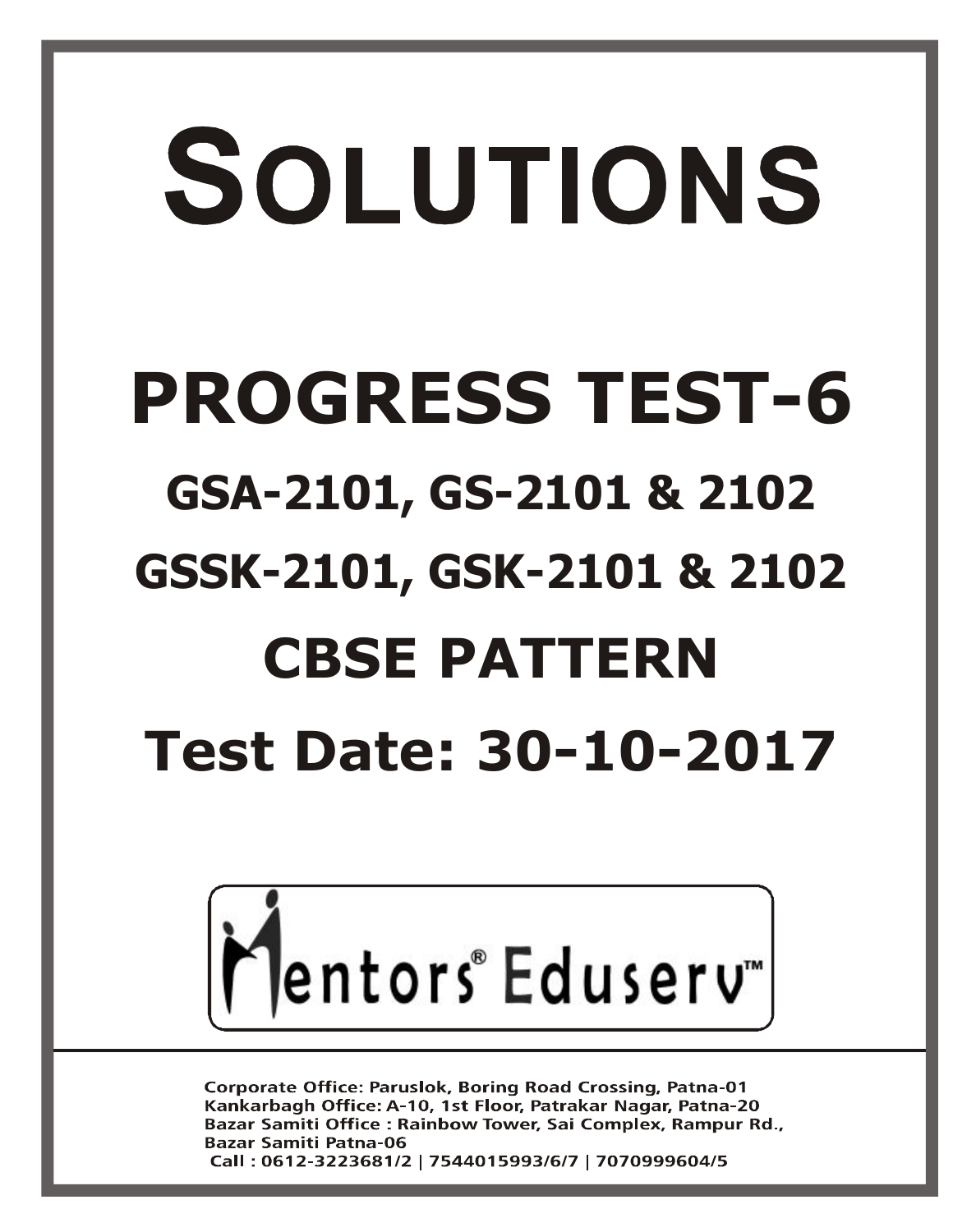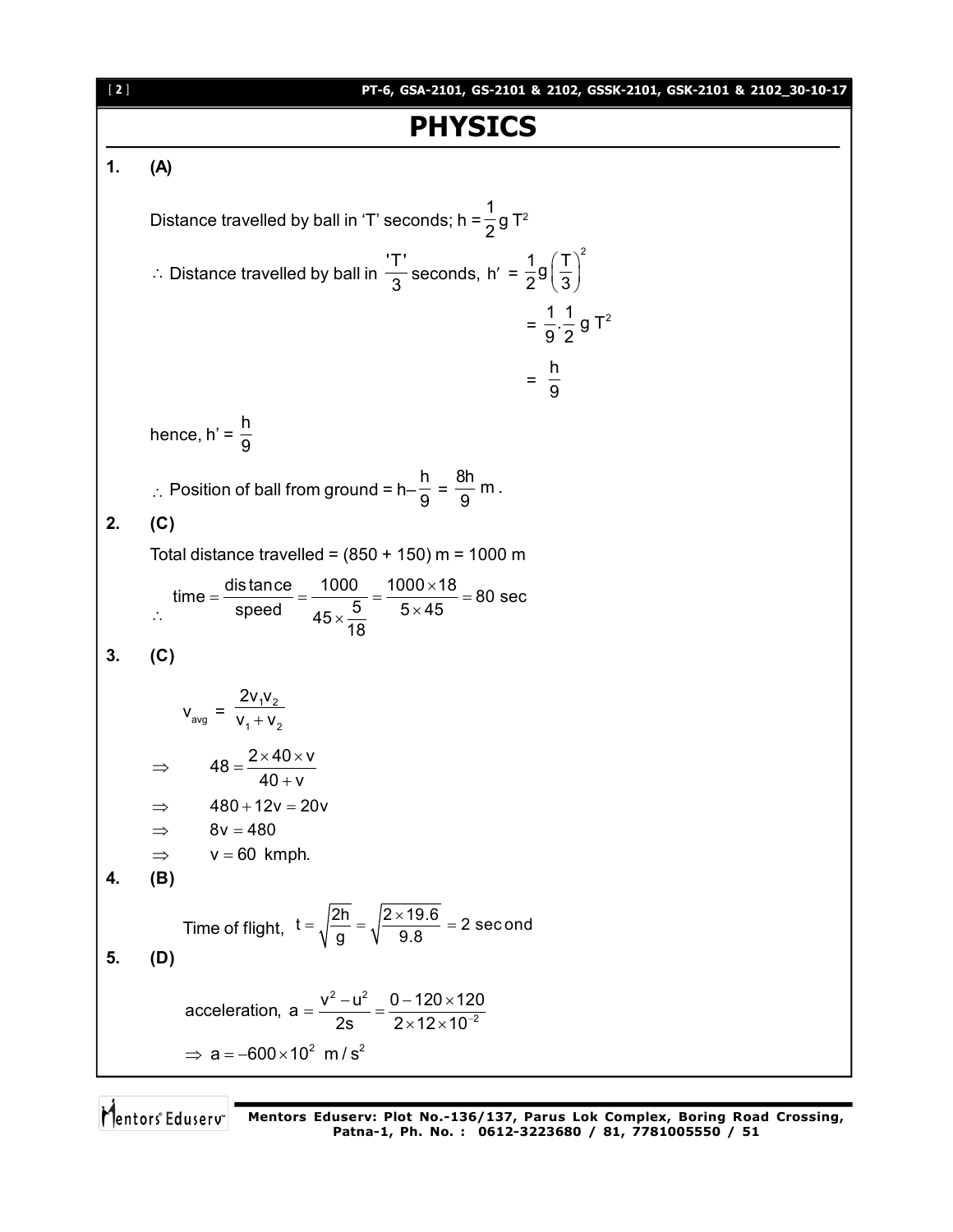#### **PT-6, GSA-2101, GS-2101 & 2102, GSSK-2101, GSK-2101 & 2102\_30-10-17** [ **3** ]  $\therefore$  Force exerted by wooden block = m a  $\Rightarrow$  F = 30 x 10<sup>-3</sup> x 600 x 10<sup>2</sup> N  $= 1800 N$ . **6. (D)** Area under force time graph = impuse = change in momentum  $\Rightarrow$  Area =  $\frac{1}{2} \times 10 \times 2 + 10 \times 2 + \frac{1}{2} \times (10 + 20) \times 2 + \frac{1}{2} \times 20 \times 4$ 2  $2^{(2)}$  $\times$ 10 $\times$ 2+10 $\times$ 2+ $\frac{1}{2}\times$ (10+20) $\times$ 2+ $\frac{1}{2}\times$ 20 $\times$ 4  $= 10 + 20 + 30 + 40 = 100$ Therefore,  $mv - mu = 100$ or  $mv = 100$ or  $v = \frac{100}{2} = 50$  m/s. 2  $=\frac{188}{2}$  = 5 **7. (C)** Velocity of recoil, v<sub>r</sub>  $v_r = \frac{-mv}{m}$ M  $=$  $\frac{-}{-}$ or 3  $v_r = \frac{-20 \times 10^{-3} \times 50}{4} = -1$  m / s 1  $=\frac{-20\times10^{-3}\times50}{1}=-1$ **8. (B)** acceleration,  $a = \frac{F_{net}}{r} = \frac{6}{40} = 0.5$  m/s. m 10  $=\frac{\cdot$  net  $=\frac{\cdot}{\cdot}$  = 0 FBD of 5kg block : 5kg a  $R = m_{2} \times a$  $\Rightarrow$  R = 5 × 0.5 = 2.5N **9. (C)** FBD of 5 kg block : FBD of 10 kg block :  $rac{1}{5}$ kg a  $m<sub>4</sub>$ g 10kg|**↓**a T  $m<sub>2</sub>$ q T–m<sub>1</sub>g = 5 a – (i) m<sub>2</sub>  $m<sub>2</sub> g - T = 10 a - (ii)$ from (i)  $+$  (ii), we get  $(m_2 - m_1)$  g =  $(m_1 + m_2)$  a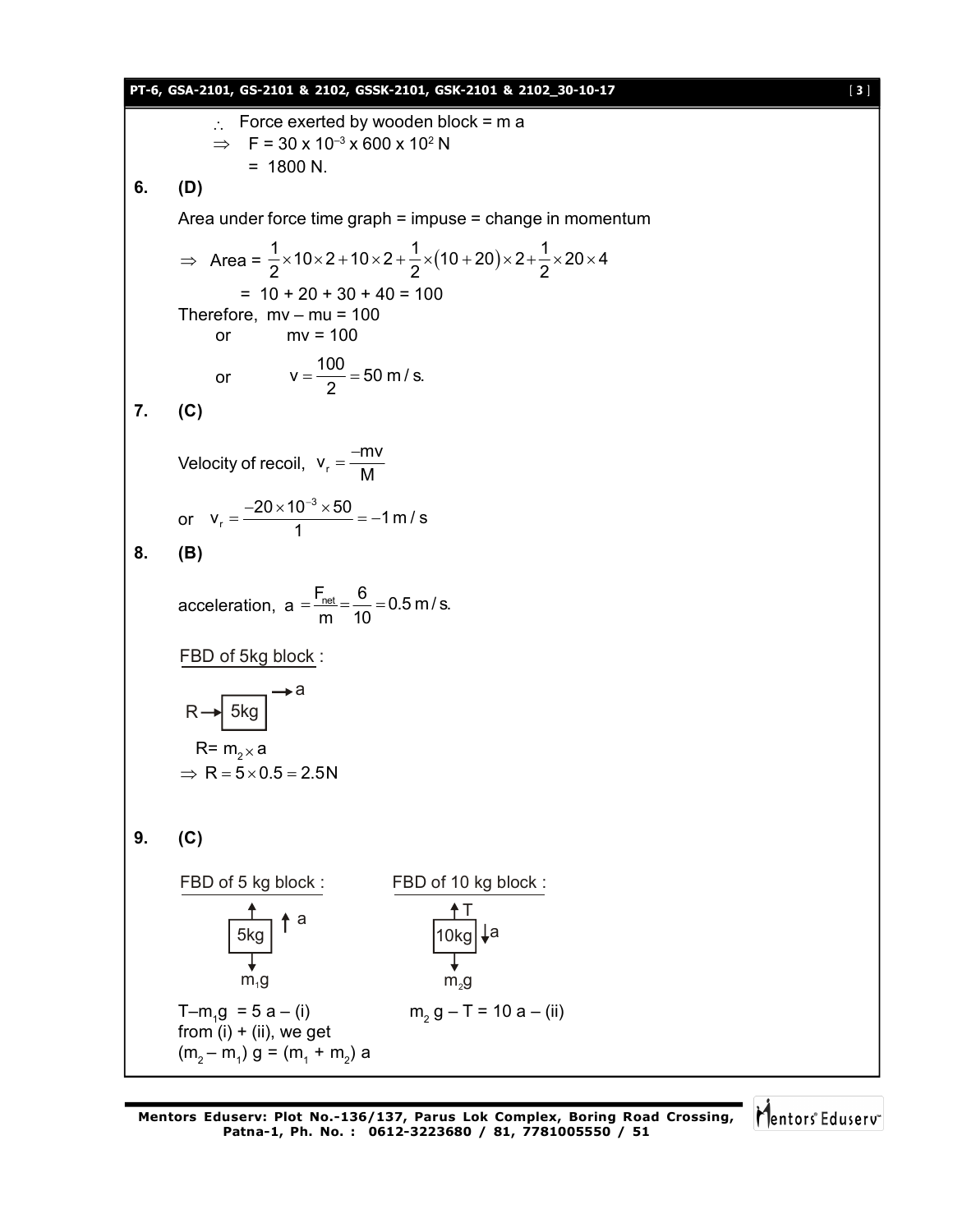#### **PT-6, GSA-2101, GS-2101 & 2102, GSSK-2101, GSK-2101 & 2102\_30-10-17**

$$
[\;4\;]
$$

or 
$$
a = \frac{(10-5)g}{15} = \frac{g}{3}
$$
  
\n10. (C)  
\n $\omega = 2 \text{ rev } / s = 2x2\pi \text{ rad } / s = 4\pi \text{ rad } / s$   
\n $\therefore a_e = \omega^2 r = (4\pi)^2 \times 0.25 \text{ m } / s^2$   
\n $= 16\pi^2 \times 0.25 = 4\pi^2 \text{ m } / s^2$   
\n11. (D)  
\n $W_h = \frac{W}{16}$   
\n $\Rightarrow \frac{W_h}{W} = \frac{1}{16}$   
\n $\Rightarrow \frac{W_h}{mg} = \frac{1}{16}$   
\n $\Rightarrow \frac{g_h}{g} = \frac{1}{16}$   
\n $\Rightarrow \frac{R}{g + h} = \frac{1}{4}$   
\n $\Rightarrow 4R = R + h$   
\n $\Rightarrow 3R = h \Rightarrow h = 3R$ .  
\n12. (C)  
\nConceptual  
\n13. (C)  
\n $T^2 \propto R^3$   
\n $\Rightarrow \frac{T}{T_2} = (\frac{R_1}{R_2})^{3/2}$   
\n $\Rightarrow \frac{T}{T_2} = (\frac{R}{4R})^{3/2}$   
\n $\Rightarrow \frac{T}{T_2} = \frac{1}{8}$   
\n $T_2 = 8T$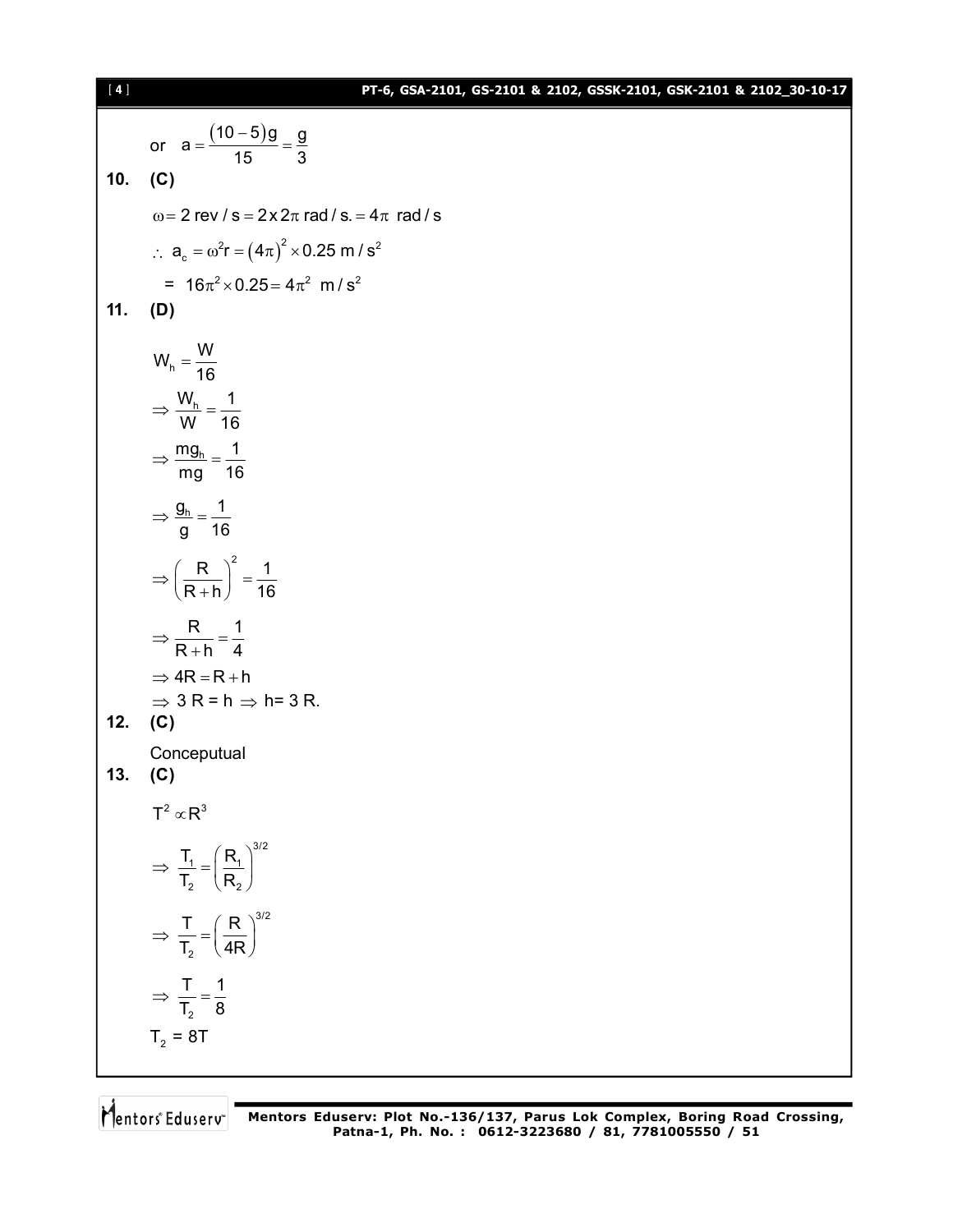#### **PT-6, GSA-2101, GS-2101 & 2102, GSSK-2101, GSK-2101 & 2102\_30-10-17** [ **5** ]

**14. (B) Conceputual 15. (D)**  $P = P_0 + \rho gh = 1.013 \times 10^5 + 1000 \times 9.8 \times 20$ =  $2.97 \times 10^5$  Pa  $\simeq$  3 atm **16. (B)**  $1$   $\cdot$   $\cdot$   $2$ 1  $\sqrt{3}$ R.D. of liquid =  $\frac{W_1 - W_2}{W_1 - W_2}$  $\mathsf{W}_{\scriptscriptstyle{1}}\!-\!\mathsf{W}_{\scriptscriptstyle{2}}$  $=\frac{W_1 - W_2}{W_1 - W_2}$  $\overline{a}$  $1.5 = \frac{50 - W_2}{50 - 12}$  $50 - 40$  $\Rightarrow$  1.5 =  $\frac{50}{50}$ - $\Rightarrow$  1.5 = 50 – W<sub>2</sub>  $\Rightarrow$   $W_2 = 35g$ **17. (C)** For floation, W = B  $\Rightarrow$   $\rho$ vg =  $\sigma$  v<sub>in</sub>g  $\Rightarrow$  900 x V = 1000 x V<sub>in</sub>  $\Rightarrow V_{in}$ = 3V 10  $\Rightarrow V_{\text{out}} =$ V 10 % of ice cube outside water =  $\frac{\text{V}}{10}$  × 100% = 10% V **18. (C)**  $F_{\text{max}} = F_1 + F_2$  $= (12 + 8) N = 20 N$ . **19. (A)** 2  $^{2}$  0 10  $^{10}$  100  $^{10}$ 2  $a = \frac{v^2 - u^2}{2s} = \frac{0 - 10 \times 10}{2 \times 20 \times 10^{-2}} = \frac{-100 \times 10}{40}$  $=\frac{v^2-u^2}{2}=\frac{0-10\times10}{2\times10^{-2}}=\frac{-100\times10}{2\times10^{-2}}$  $\times$  20  $\times$  1  $\frac{100 \times 100}{10} = -250 \text{ m/s}^2$ 40  $=\frac{-100\times100}{10}=-2$ retardation =  $250 \text{ m/s}^2$ **20. (B)** Area under a - t graph = change in velocity v – u =  $\frac{1}{2}$  × 10 × 11 = 55 2  $\Rightarrow$  v – u =  $\frac{1}{2} \times 10 \times 11$  = 5  $\Rightarrow$  v = 55 m/s.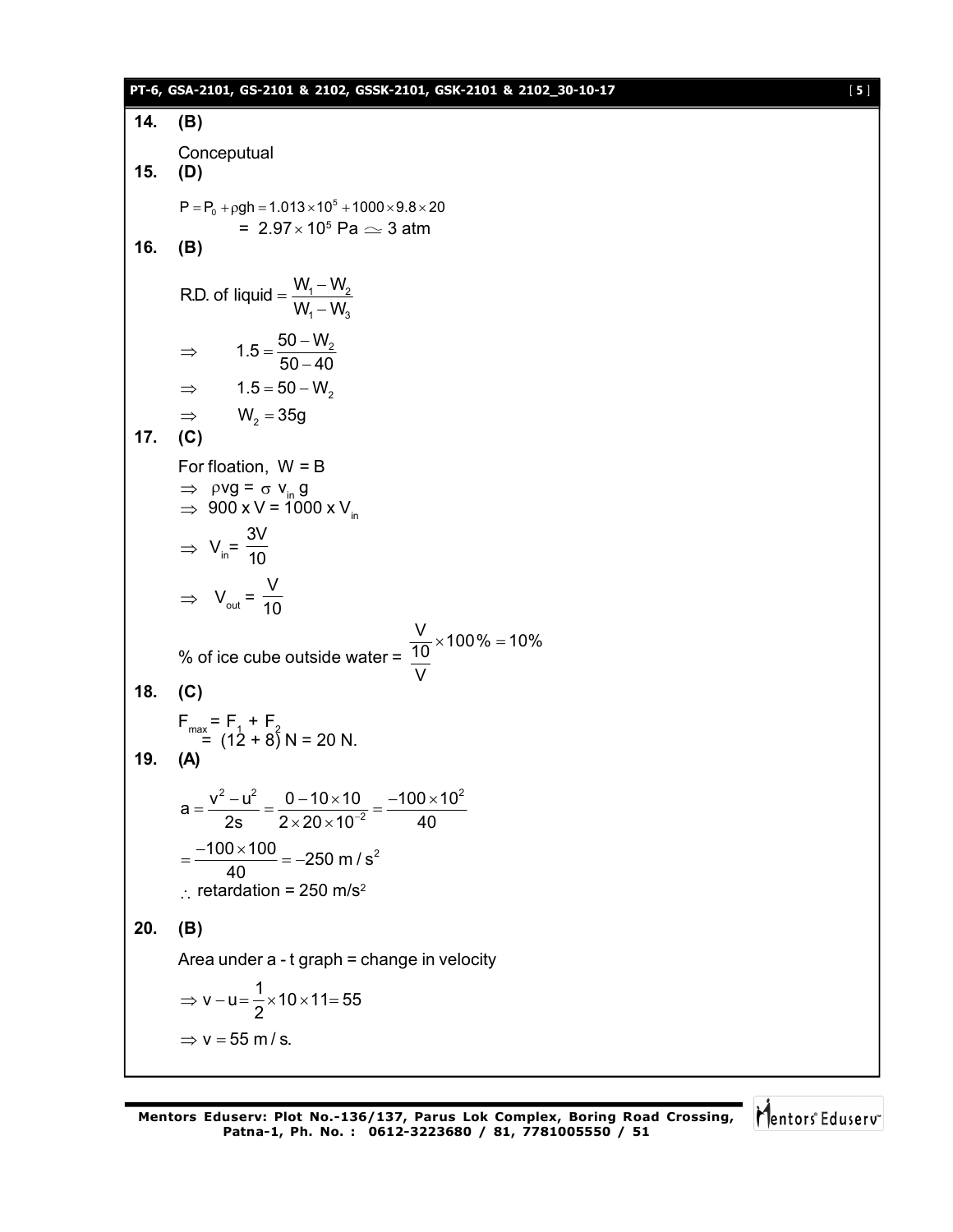

Mentors Eduserv<sup>-</sup> Mentors Eduserv: Plot No.-136/137, Parus Lok Complex, Boring Road Crossing, **Patna-1, Ph. No. : 0612-3223680 / 81, 7781005550 / 51**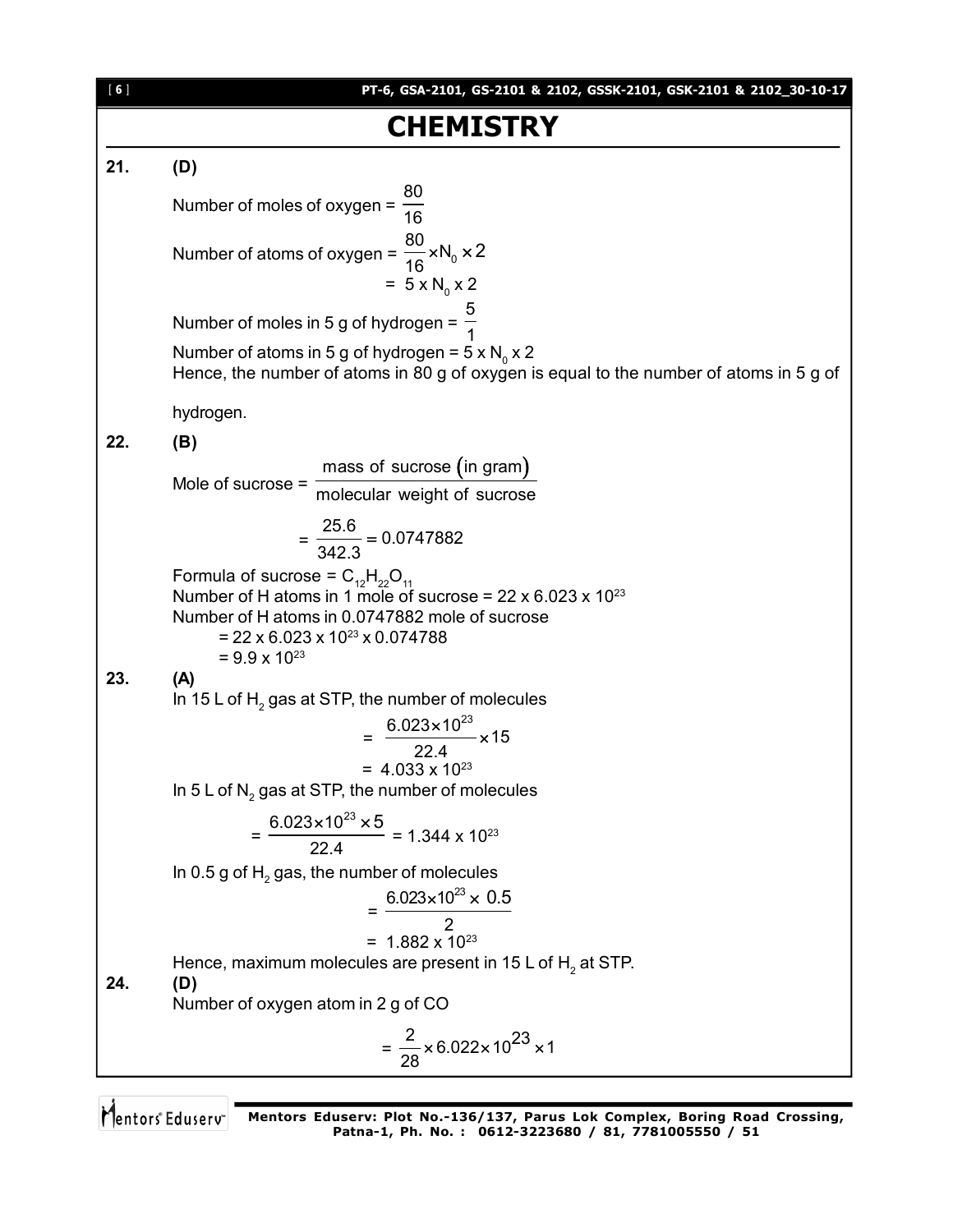#### **PT-6, GSA-2101, GS-2101 & 2102, GSSK-2101, GSK-2101 & 2102\_30-10-17** [ **7** ]

Number of oxygen atom in 2 g of  $CO<sub>2</sub>$ 

$$
= \frac{2}{44} \times 6.022 \times 10^{23} \times 2
$$

Number of oxygen atom in 2 g of  $SO<sub>2</sub>$ 

 $=\frac{2}{34} \times 6.022 \times 10^{23} \times 2$ 64  $\times$  6.022 $\times$  10<sup>23</sup>  $\times$  2

Number of oxygen atom in 2 g of H<sub>2</sub>O

$$
= \frac{2}{18} \times 6.022 \times 10^{23} \times 1
$$

Hence, 2 g of  $H<sub>2</sub>O$  has maximum number of atoms of oxygen. **25. (A)**

> Number of atoms in 24 g of C =  $\frac{24}{22} \times 6.02 \times 10^{23}$ 22  $\times$  6.02  $\times$

$$
= 2 \times 6.02 \times 10^{23}
$$

Number of atoms in 56 g of Fe =  $\frac{56}{56}$  × 6.02 × 10<sup>23</sup> 56  $\times$  6.02  $\times$ 

Number of atoms in 26 g of Al =  $\frac{26}{27} \times 6.02 \times 10^{23}$ 27  $\times$  6.02  $\times$  $\approx 6.02 \times 10^{23}$ 

Number of atoms in 108 g of Ag =  $\frac{108}{409} \times 6.02 \times 10^{23}$ 108  $\times$  6.02  $\times$  $= 6.02 \times 10^{23}$ 

**26. (A)**

(a) 
$$
0.1
$$
 mole of  $CO_2$ 

(b) 
$$
\frac{11.2}{22.4} = 0.5
$$
 mole of CO<sub>2</sub>

(c) 
$$
\frac{22}{44} = 0.5
$$
 mole of CO<sub>2</sub>

(c) 
$$
\frac{22.4 \times 10^3}{22400} = 1 \text{ mole of CO}_2
$$

Equal number of moles have equal number of molecules. Hence, the smallest number of molecules of CO $_2$  is in 0.1 mole of CO $_2^{\vphantom{1}}$ .

**27. (B)** 4.6 x 10<sup>22</sup> atoms weigh = 13.8 g Hence,  $6.02 \times 10^{23}$  atoms will weigh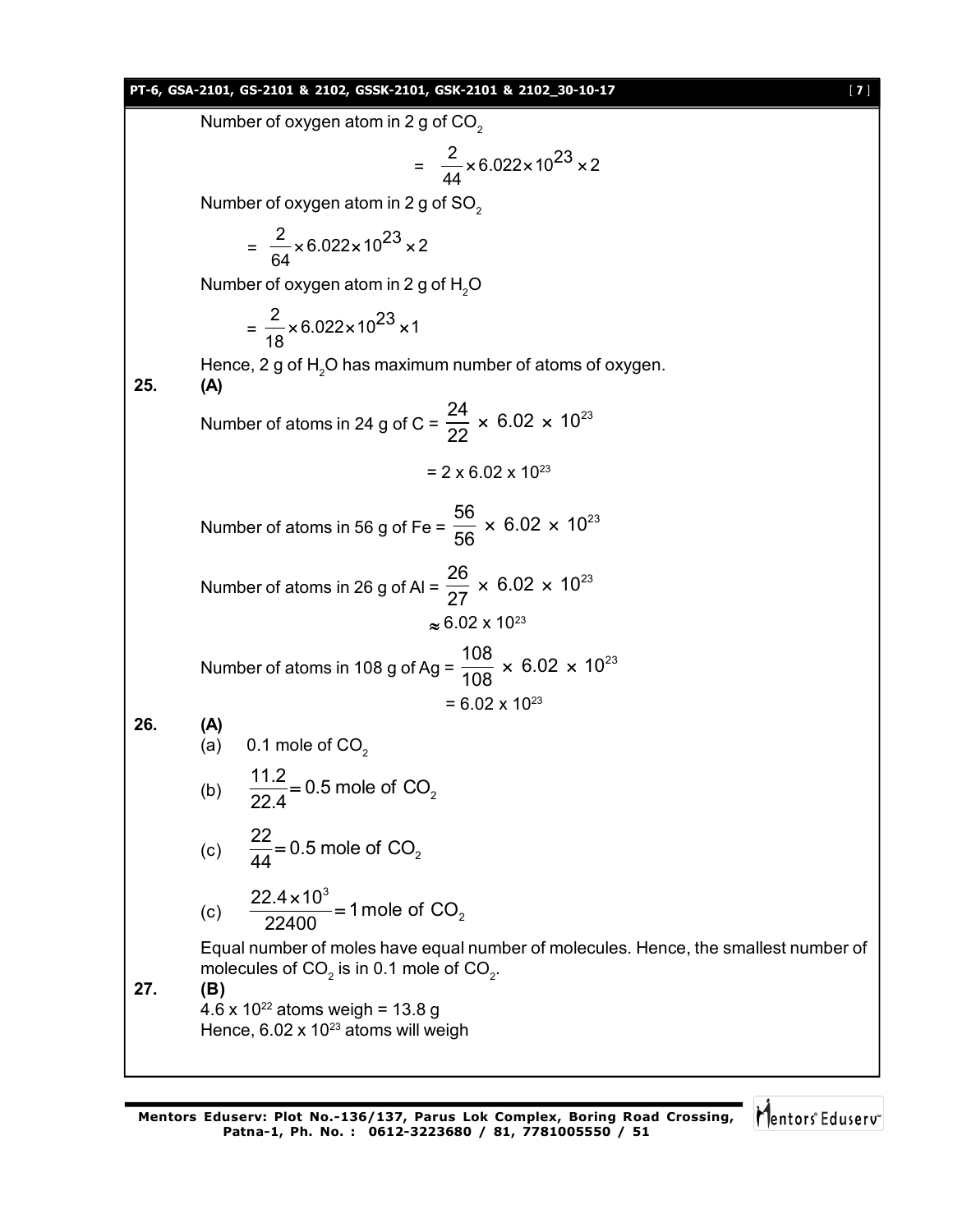| $[\; 8 \; ]$ | PT-6, GSA-2101, GS-2101 & 2102, GSSK-2101, GSK-2101 & 2102_30-10-17                                                                                                                                                                                                                                                                           |  |  |  |  |  |  |
|--------------|-----------------------------------------------------------------------------------------------------------------------------------------------------------------------------------------------------------------------------------------------------------------------------------------------------------------------------------------------|--|--|--|--|--|--|
|              | $=\frac{13.8\times6.02\times10^{23}}{4.6\times10^{22}}=180.6g \text{ (molar mass)}$                                                                                                                                                                                                                                                           |  |  |  |  |  |  |
| 28.          | (C)<br>$\therefore$ Mass of 22400 cm <sup>3</sup> of CH <sub>4</sub> at STP = 16g                                                                                                                                                                                                                                                             |  |  |  |  |  |  |
|              | Mass of 1 cm <sup>3</sup> of CH <sub>4</sub> at STP = $\frac{16}{22400}$ g<br>$\ddot{\cdot}$                                                                                                                                                                                                                                                  |  |  |  |  |  |  |
|              | Mass of 112 cm3 of CH4 at STP = $\frac{16}{22400}$ × 112<br>$\ddot{\cdot}$                                                                                                                                                                                                                                                                    |  |  |  |  |  |  |
|              | $= 0.08$ g                                                                                                                                                                                                                                                                                                                                    |  |  |  |  |  |  |
| 29.          | (C)<br>Mass of 1 mole of methane $(CH_4)$ = 16 g<br>Mass of 0.1 mole of methane = $16 \times 0.1g = 1.6g$                                                                                                                                                                                                                                     |  |  |  |  |  |  |
| 30.          | (A)<br>We know that protons in 1 mole $CaCO3$<br>= atomic number of calcium + atomic number of carbon<br>+ 3 (atomic number of oxygen)<br>$= 20 + 6 + 3(8) = 50$ mol                                                                                                                                                                          |  |  |  |  |  |  |
|              | Proton in 10g CaCO <sub>3</sub> = $\frac{10 \times 50}{100}$ × 6.02 × 10 <sup>23</sup>                                                                                                                                                                                                                                                        |  |  |  |  |  |  |
|              | $= 3.01 \times 10^{24}$                                                                                                                                                                                                                                                                                                                       |  |  |  |  |  |  |
| 31.          | (D)<br>Mol. wt. of C <sub>2</sub> H <sub>5</sub> OH = 12 x 2 + 1 x 5 + 16 + 1 = 46 g<br>$\therefore$ 46 g of C <sub>2</sub> H <sub>5</sub> OH has hydrogen atoms<br>$= 6x$ Avogadro number<br>$\therefore$ 0.046 g of C <sub>2</sub> H <sub>5</sub> OH has hydrogen atoms<br>$=$ $\frac{6 \times 6.023 \times 10^{23} \times 0.046}{2}$<br>46 |  |  |  |  |  |  |
|              | $=$ 3.6 x 10 <sup>21</sup> atoms of hydrogen.                                                                                                                                                                                                                                                                                                 |  |  |  |  |  |  |
| 32.          | (A)<br>Weight of empirical formula<br>$CH_2 = 12 + (1 \times 2)$<br>$= 12 + 2$<br>$= 14$<br>Mass of one mole of the compound = its molecular weight                                                                                                                                                                                           |  |  |  |  |  |  |
|              | $= 42$<br>$\frac{mol. wt.}{empirical formula wt.} = \frac{42}{14} = 3$<br>$n = -$                                                                                                                                                                                                                                                             |  |  |  |  |  |  |
|              | $\therefore$ Mol. formula = (empirical formula) x n<br>= $(CH_2) \times 3 = C_3H_6$                                                                                                                                                                                                                                                           |  |  |  |  |  |  |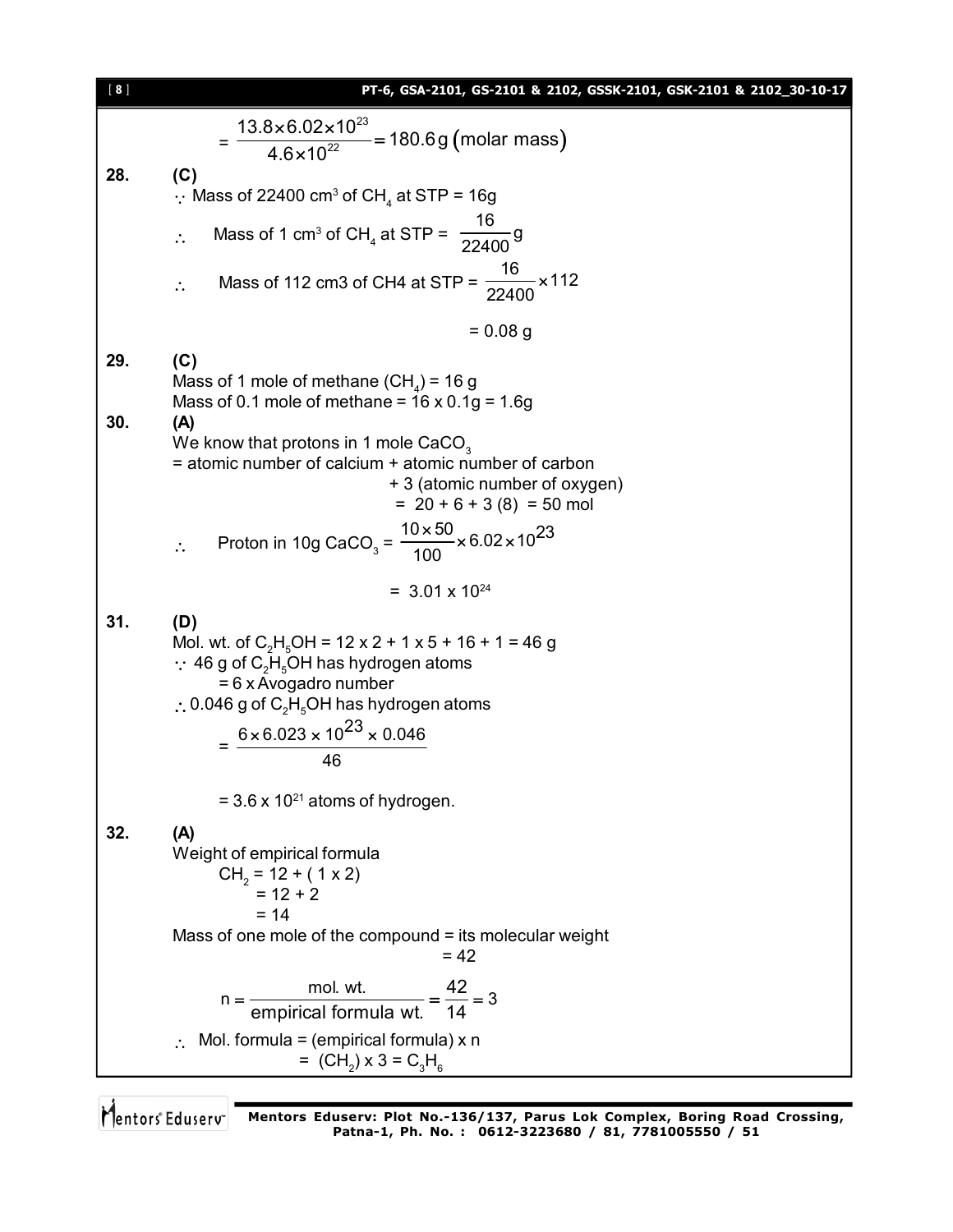#### **PT-6, GSA-2101, GS-2101 & 2102, GSSK-2101, GSK-2101 & 2102\_30-10-17** [ **9** ]

**33. (A)** no. of moles of CO<sub>2</sub> =  $\frac{4.4}{44}$  = 0 – 1 44  $= 0 - 1$ no. of molecules of CO<sub>2</sub> = 0.1  $N_A$ no. of atoms of oxygen in CO $_{_2}$  =  $\,$  2 x 0.1 N $_{_{\rm A}}$  $= 0.2 N<sub>A</sub>$  $= 1.2 \times 10^{23}$ **34. (A)** % wt of Zn in ZnSO<sub>4</sub>.7H<sub>2</sub>O =  $\frac{65}{287}$  × 100 287  $\times$  $= 22.65 \%$ **35. (D)** no. of moles of unknown gas =  $\frac{2.24}{20.4}$  = 0.1 22.4  $=$  $\frac{\text{mass}}{\text{m}} = 0.1$ molar mass  $=$ Molar mass  $=$   $\frac{\text{mass}}{\text{gas}}$ 0.1  $=$  $=$   $-$ 4.4 0.1 molar mass  $= 44$  gms  $\therefore$  gas may be CO<sub>2</sub>. **36. (A)** moles of CO<sub>2</sub> =  $\frac{0.44}{44}$  = 0.01 44  $=\frac{0.11}{44}$  = 0  $\frac{\text{Volume}}{\text{1}}$  = 0.01 molar volume  $=$ volume of CO<sub>2</sub> = 0.01 x **37. (B)** 1 AMU =  $\frac{1}{42}$  × mass of 1 atom of 12<sup>c</sup> 12  $\times$ A  $1 \n\begin{array}{c} 12 \end{array}$ 12 N  $=\frac{1}{10} \times \frac{1}{10}$ A  $\frac{1}{1}$ gm N  $=$ 23  $\frac{1}{2}$  gm  $6.022\times 10$  $=$  $\times$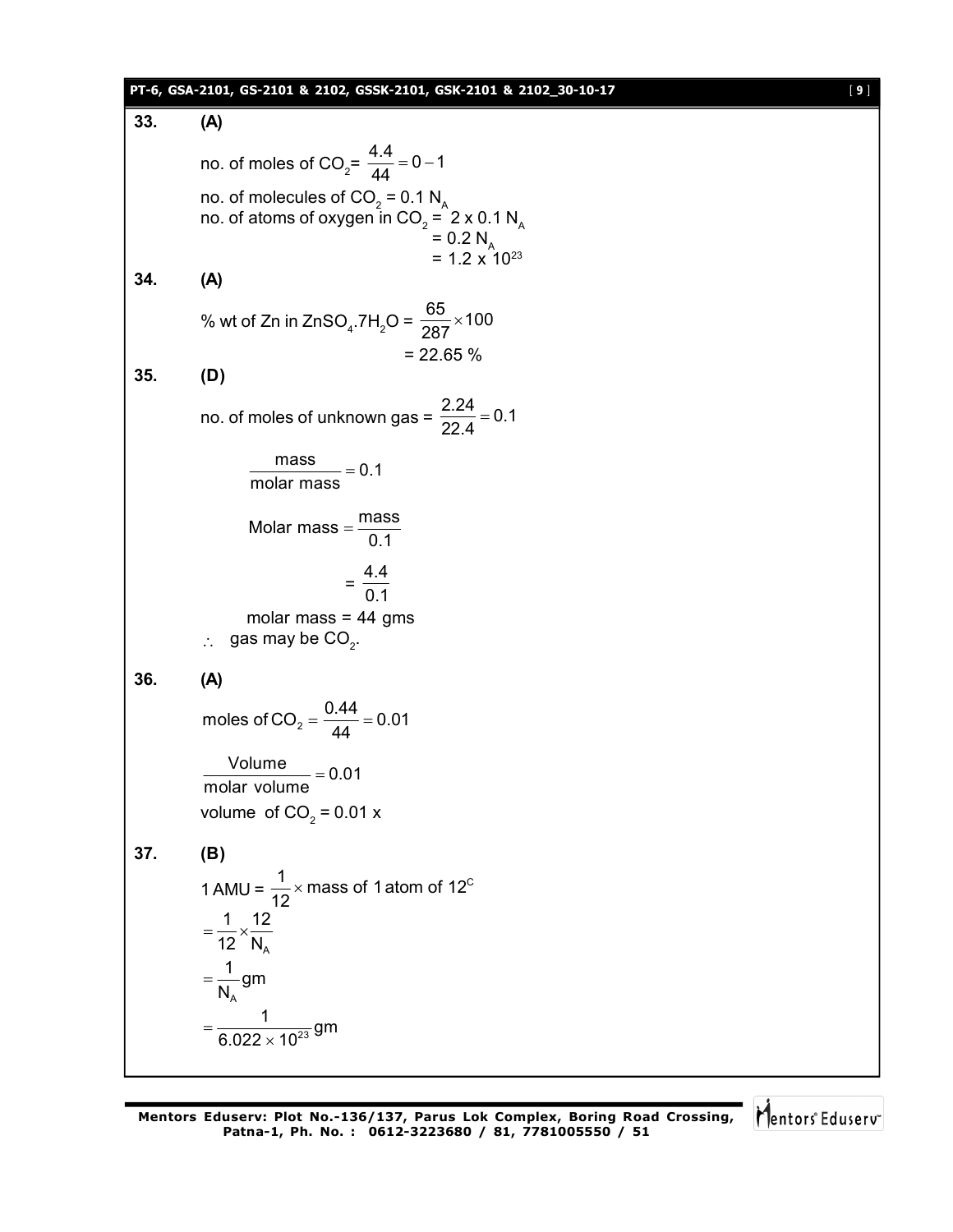| [10]                                                                                                    | PT-6, GSA-2101, GS-2101 & 2102, GSSK-2101, GSK-2101 & 2102_30-10-17                                                           |  |  |  |  |  |  |
|---------------------------------------------------------------------------------------------------------|-------------------------------------------------------------------------------------------------------------------------------|--|--|--|--|--|--|
| 38.                                                                                                     | (A)                                                                                                                           |  |  |  |  |  |  |
|                                                                                                         | Valency of M is $3 +$                                                                                                         |  |  |  |  |  |  |
|                                                                                                         | Symbol $M_{\star}$<br>$\bullet$ PO                                                                                            |  |  |  |  |  |  |
|                                                                                                         | 3<br>Valency 3                                                                                                                |  |  |  |  |  |  |
|                                                                                                         | Dividing<br>by common                                                                                                         |  |  |  |  |  |  |
|                                                                                                         | factor<br>The formula of phosphate of metal M will be MPO <sub>4</sub><br>$\ddot{\cdot}$ .                                    |  |  |  |  |  |  |
| 39.                                                                                                     | (C)                                                                                                                           |  |  |  |  |  |  |
| Molecular mass of $CO_2$ = 12 + 2 + 16 = 44 u<br>Molar mass of $CO2 = 44 g$                             |                                                                                                                               |  |  |  |  |  |  |
| No. of CO <sub>2</sub> molecules = $\frac{6.6}{44} \times 6.022 \times 10^{23} = 0.9033 \times 10^{23}$ |                                                                                                                               |  |  |  |  |  |  |
|                                                                                                         | Molecular mass of $SO_2$ = 32 + 2 x 16 = 64 u<br>Molar mass of $SO_2 = 64$ g                                                  |  |  |  |  |  |  |
|                                                                                                         | No. of SO <sub>2</sub> molecule = $\frac{3.2}{64} \times 6.022 \times 10^{23} = 0.3011 \times 10^{23}$                        |  |  |  |  |  |  |
|                                                                                                         | Ratio of molecules present in CO <sub>2</sub> and SO <sub>2</sub> = $\frac{0.9033 \times 10^{23}}{0.3011 \times 10^{23}}$ = 3 |  |  |  |  |  |  |
| 40.                                                                                                     | (C)                                                                                                                           |  |  |  |  |  |  |
|                                                                                                         | Molecular mass of water (H <sub>2</sub> O)                                                                                    |  |  |  |  |  |  |
|                                                                                                         | $= 2 \times 1 + 16 = 18$ u                                                                                                    |  |  |  |  |  |  |
|                                                                                                         | Molecular mass of water $(H2O) = 18 g$<br>Now, 1 mole of water contains = $6.022 \times 10^{23}$ molecules                    |  |  |  |  |  |  |
|                                                                                                         | Mass of one mole of water $= 18g$                                                                                             |  |  |  |  |  |  |
|                                                                                                         | Mass of 6.022 x 10 <sup>23</sup> molecules of water = 18 g                                                                    |  |  |  |  |  |  |
|                                                                                                         | 18                                                                                                                            |  |  |  |  |  |  |
|                                                                                                         | Mass of 1 molecule of water = $\frac{1}{6.022 \times 10^{23}}$ = 2.99 x 10 <sup>-23</sup> g $\approx 3$ x 10 <sup>-23</sup> g |  |  |  |  |  |  |
|                                                                                                         | <b>MATHEMATICS</b>                                                                                                            |  |  |  |  |  |  |
| 41.                                                                                                     | (A)                                                                                                                           |  |  |  |  |  |  |
|                                                                                                         | $\frac{1}{2} + \frac{1}{5}$ unique solution.                                                                                  |  |  |  |  |  |  |
|                                                                                                         |                                                                                                                               |  |  |  |  |  |  |
| 42.                                                                                                     | (B)                                                                                                                           |  |  |  |  |  |  |
|                                                                                                         | $\frac{1}{2} = \frac{1}{2} = \frac{6}{12}$ infinitely many solution.                                                          |  |  |  |  |  |  |
| 43.                                                                                                     | (B)                                                                                                                           |  |  |  |  |  |  |
|                                                                                                         | $3x + y = 1$                                                                                                                  |  |  |  |  |  |  |
|                                                                                                         |                                                                                                                               |  |  |  |  |  |  |

**Mentors Eduserv: Plot No.-136/137, Parus Lok Complex, Boring Road Crossing, Patna-1, Ph. No. : 0612-3223680 / 81, 7781005550 / 51**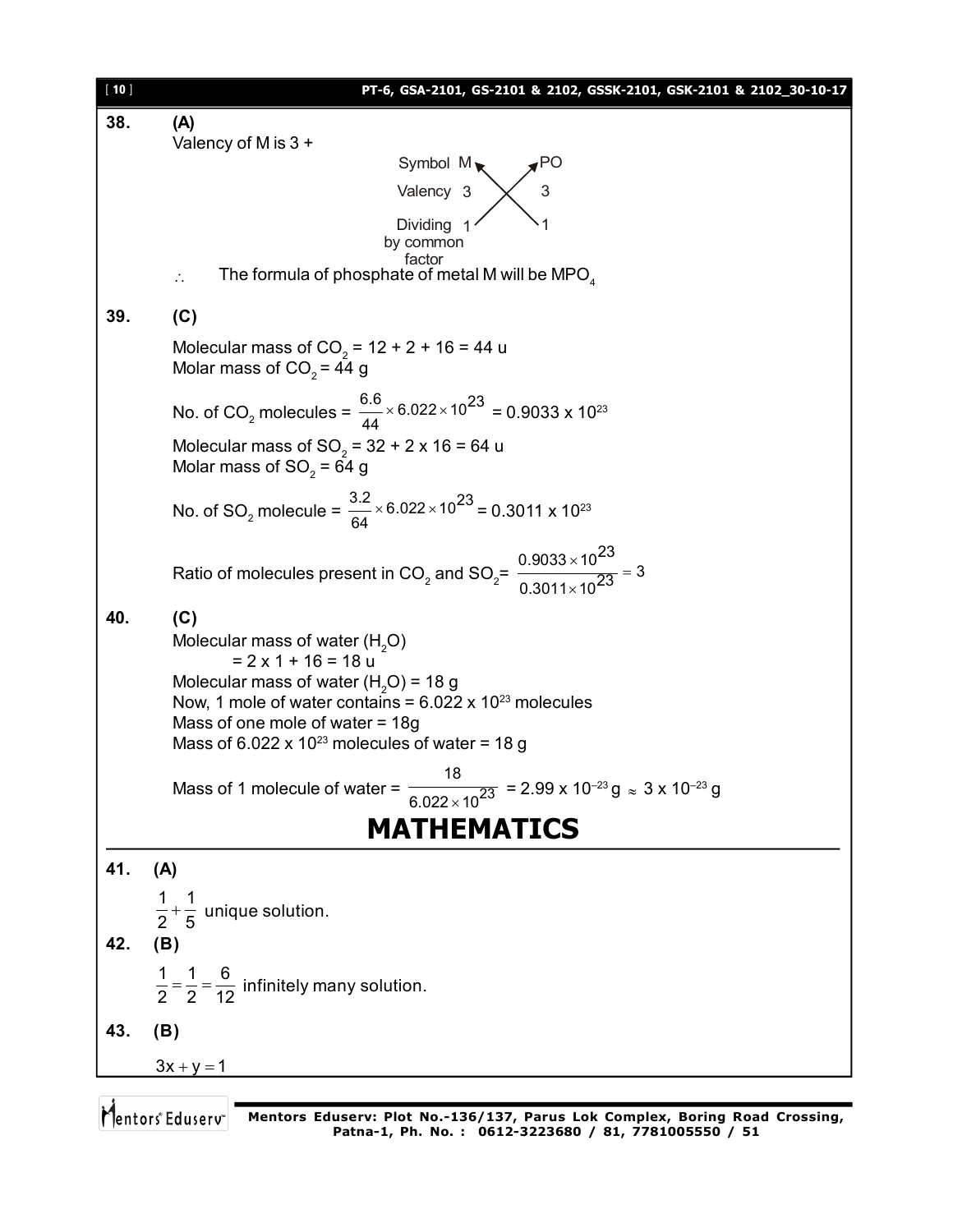#### **PT-6, GSA-2101, GS-2101 & 2102, GSSK-2101, GSK-2101 & 2102\_30-10-17** [ **11** ]

$$
(2k-1)x + (k-1)y = 2k+1
$$
\n
$$
\frac{3}{2k-1} = \frac{1}{k-1} \Rightarrow 3k-3 = 2k-1
$$
\n
$$
\Rightarrow \frac{k=2}{k=2}
$$
\n44. (B)  
\n
$$
5x + 2 \le 12
$$
\n
$$
5x \le 10
$$
\n
$$
x \le 2
$$
\n
$$
\{-4, -3, -2, -1, 0, 1, 2\}
$$
\n45. (A)  
\n
$$
\frac{1}{2}(3x-2y)-30 = \frac{1}{4}(2x-y)
$$
\nand 
$$
\frac{1}{2}(5x-4y)-3 = \frac{1}{3}(4x-3y)
$$
\nBy option  
\n46. (D)  
\n
$$
A = \{2, 3, 4\} \quad B = \{0, 1, 2, 3\}
$$
\n
$$
A \cup B = \{0, 1, 2, 3, 4\}
$$
\n
$$
0 \le x \le 4
$$
\n47. (A)  
\n
$$
A = \{2, 3, 4\} \quad A \cap B = \{3, 4\}
$$
\n
$$
B = \{3, 4, 5\}
$$
\n48. (D)  
\nLet the ratio is  
\n
$$
\frac{x}{y} = \frac{2}{3}
$$
\n
$$
\frac{x-2}{y-8} = \frac{y}{x} = \frac{3}{2}
$$
\n
$$
\frac{x-2}{y-8} = \frac{y}{x} = \frac{3}{2}
$$
\n
$$
\frac{2x-4}{3y-24} = \frac{2y}{3} = \frac{2}{2}
$$

Mentors<sup>®</sup> Eduserv<sup>®</sup>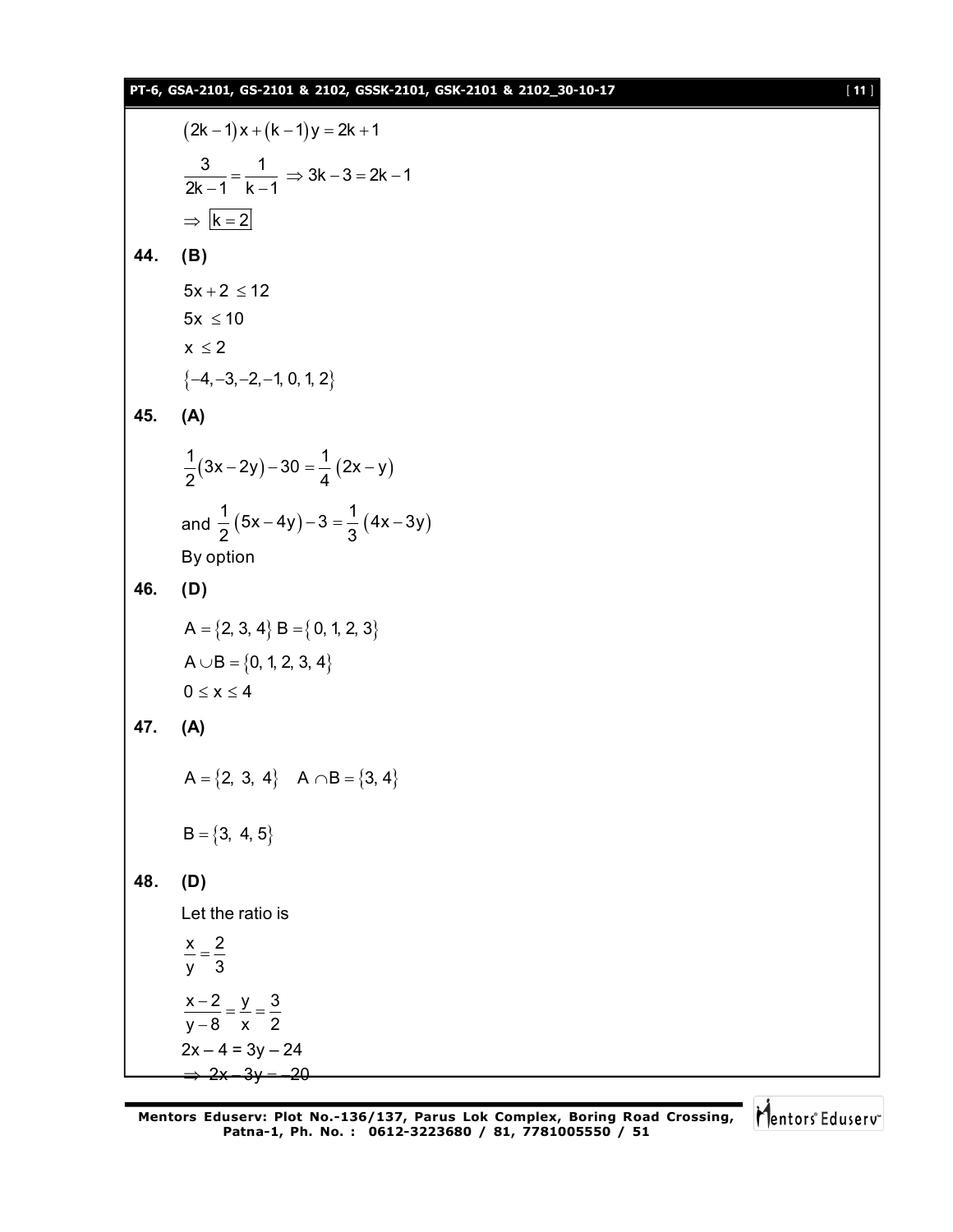#### **PT-6, GSA-2101, GS-2101 & 2102, GSSK-2101, GSK-2101 & 2102\_30-10-17**

$$
2x\frac{2y}{3} - 3y = -20
$$
\n
$$
\frac{4y - 9y}{3} = -20
$$
\n
$$
y = 12
$$
\nx = 8\n49. (B)  
\n
$$
2x + y + 1 + ax - ay + a = 0
$$
\nx (a + 2) + y(1 - a) + 1 + a = 0\n
$$
y = \frac{-(a+2)x}{(1-a)} - \frac{1-a}{(1-a)}
$$
\nline is parallel to y-axis\n
$$
1-a = 0
$$
\n50. (D)  
\n
$$
2x + y + 1 + kx - ky + k = 0
$$
\nx (k + 2) + y(1 - k) + 1 + k = 0\n
$$
y (1 - k) = -(k + 2)x - 1 - k
$$
\ny = 
$$
\frac{(k+2)}{(1-k)} \times \frac{-(1+k)}{(1-k)}
$$
\n
$$
3x + y + 2 = 0
$$
\nslope = -3\n
$$
-\frac{(k+2)}{(1-k)}x - 3 = -1
$$
\n
$$
3k + 6 = -1 + k
$$
\n
$$
2k = -7
$$
\nk = 
$$
-\frac{7}{2}
$$
\n51. (A)  
\n
$$
\frac{x}{-5} + \frac{y}{4} = 1
$$
\n
$$
\frac{-8x + 154}{2} = 1
$$
\n
$$
\Rightarrow \frac{-8x + 154}{20} = 1
$$

**Mentors Eduserv: Plot No.-136/137, Parus Lok Complex, Boring Road Crossing, Patna-1, Ph. No. : 0612-3223680 / 81, 7781005550 / 51**

[ **12** ]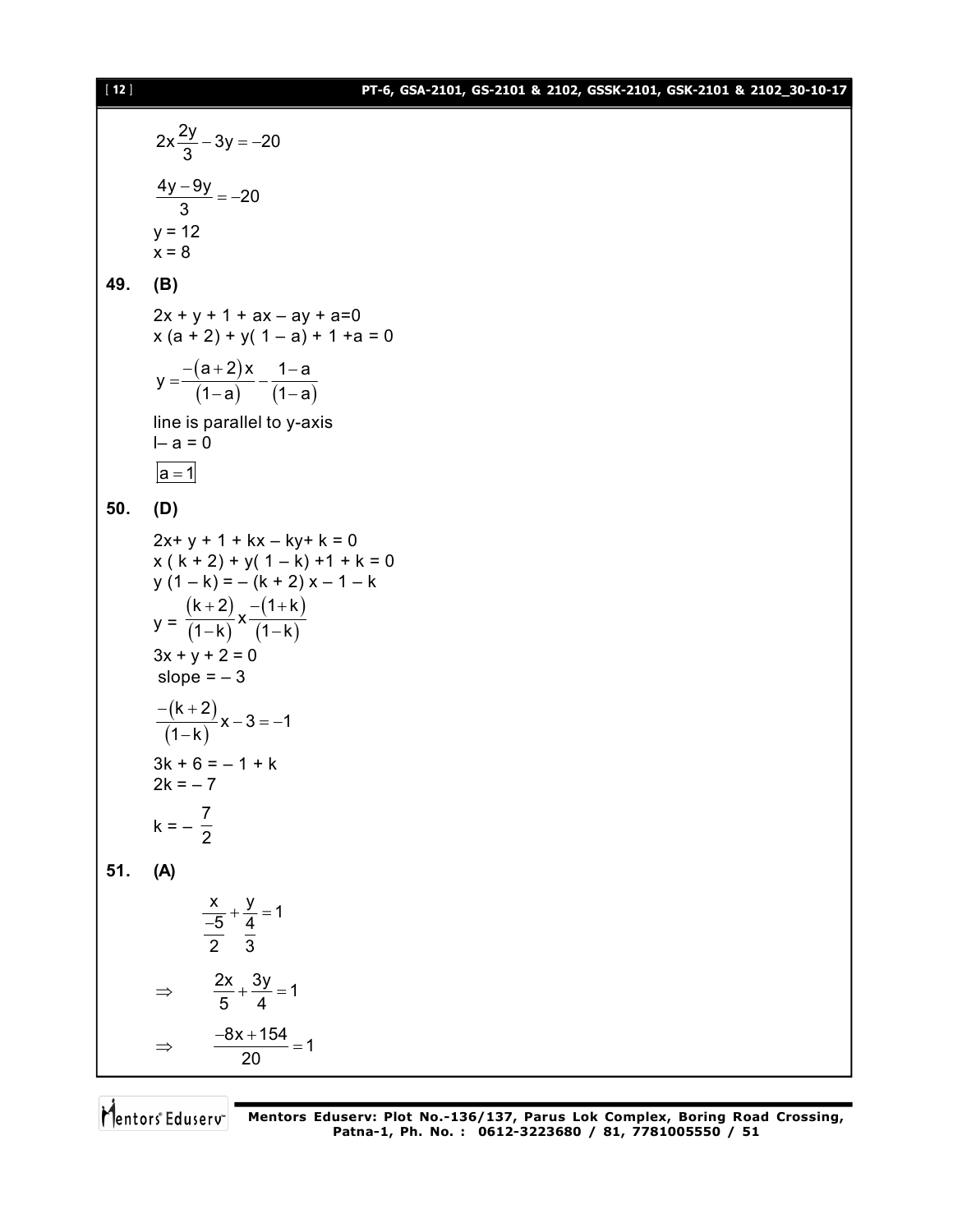$$
8x + 15y - 20 = 0
$$
\n52. (C)  
\n
$$
PQ = \sqrt{x^2 + y^2}
$$
\n53. (C)  
\n
$$
PQ = \sqrt{x^2 + y^2}
$$
\n54. (A)  
\n
$$
A(1,2) B(0,0) C(a, b)
$$
\n
$$
0 = {10-0+0 (b-2) + a (2-0)}
$$
\n
$$
0 = -b + 2a
$$
\n
$$
b = 2a
$$
\n54. (A)  
\n
$$
S = \frac{56 + 28}{2} = \frac{84}{2} = 42
$$
\n
$$
A = \sqrt{42(12)(16)(14)}
$$
\n
$$
\Rightarrow \sqrt{7 \times 6 \times 6 \times 2 \times 4 \times 4 \times 7 \times 2}
$$
\n
$$
\Rightarrow 6 \times 7 \times 2 \times 4 = 42 \times 8 = 336 \text{ cm}^2
$$
\n
$$
336 - \frac{1}{2} \times A \text{ C} \times \text{atti}
$$
\n
$$
\frac{336 \times 2}{28} = \text{alti} = 24 \text{ cm}
$$
\n55. (A)  
\nArea =  $\sqrt{\frac{21}{2}(\frac{21}{2} - 5)(\frac{x}{2} - 9)(\frac{x}{2} - 7)}$   
\n
$$
= \sqrt{\frac{21}{2} \times \frac{11}{2} \times \frac{3}{2} \times \frac{7}{2}}
$$
\n
$$
= \frac{1}{4} \sqrt{7 \times 3 \times 3 \times 11 \times 7}
$$
\n
$$
= \frac{21}{4} \sqrt{11} \text{ cm}^2
$$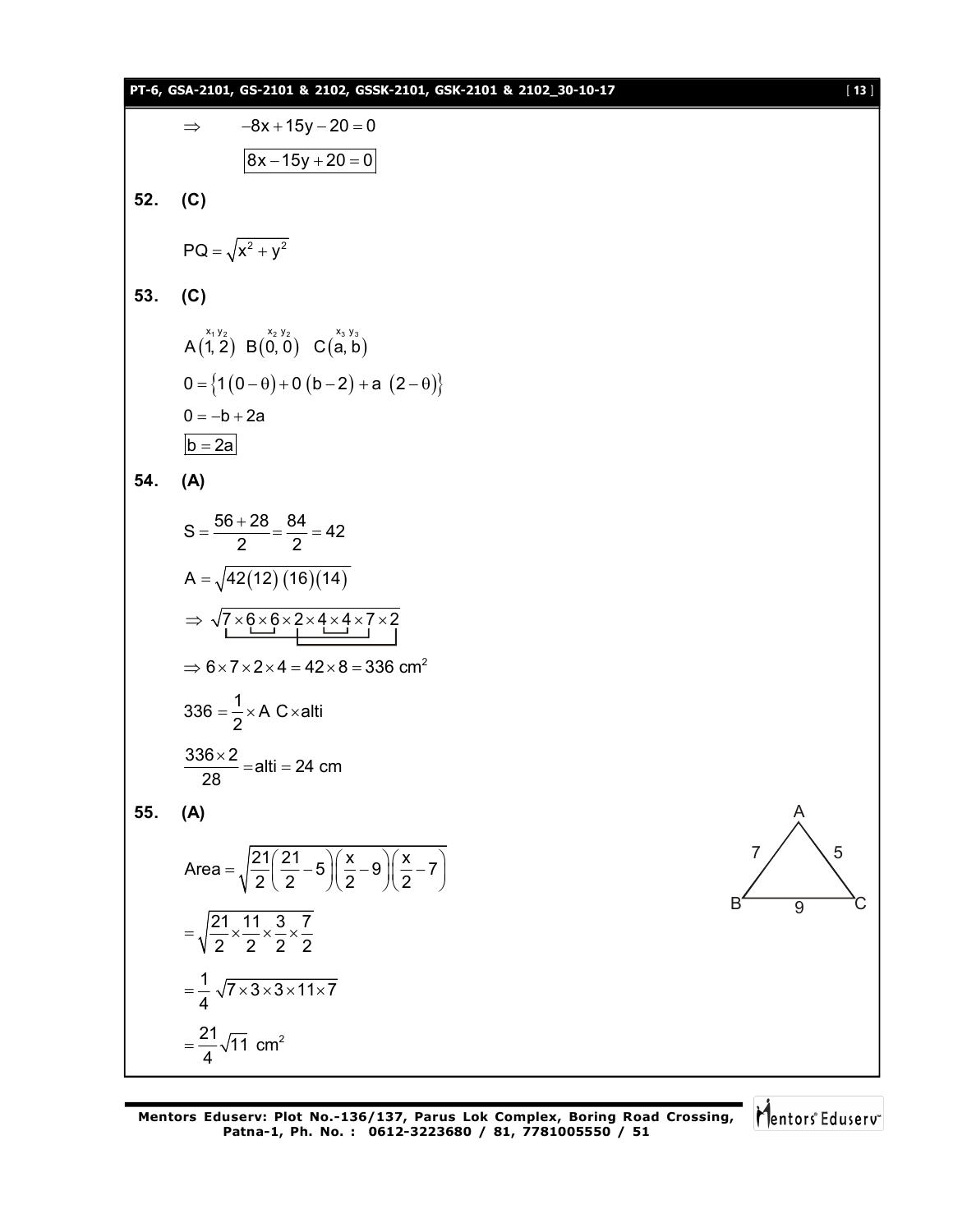**PT-6, GSA-2101, GS-2101 & 2102, GSSK-2101, GSK-2101 & 2102\_30-10-17** [ **14** ] **56. (C)**  $5 = 25x + 17x + 12x = 540$  $54x = 540$  $x = 10$  $A = \sqrt{540 \times (540 - 250) (540 - 170) (540 - 120)}$  $A = 9000$  cm<sup>2</sup> alti =  $\frac{9000 \times 2}{250}$  = 72 cm 250  $=\frac{9000\times2}{250}$ **57. (A)**  $(12)^2 + (16)^2 = \sqrt{144 + 256} = \sqrt{400} = 20$  cm Area of PQS =  $\frac{1}{2} \times 16 \times 12 = 96$  cm<sup>2</sup> 2  $\times$ 16 $\times$ 12 = ! Semi perimeter of PQR =  $20 + 52 + 48$  120 2 2  $\frac{+52+48}{2}$  = = 60 cm Area =  $\sqrt{60 \times 40 \times 8 \times 12}$  =  $\sqrt{12 \times 5 \times 8 \times 5 \times 12}$  =  $5 \times 12 \times 8 \times 8$ Area of shaded portion =  $480 - 96 = 384$  cm<sup>2</sup> **58. (A)**  $\frac{1}{6}$ ×Base×height = Area of right angle 2  $\times$ Base $\times$  height $=$  /  $\frac{1}{2}$  × 9 × height = 36 2  $\Rightarrow$   $\frac{1}{6} \times 9 \times$ height = 3 height =  $\frac{36 \times 2}{2}$  = 8 cm 9  $=\frac{36\times2}{2}=8$ **59. (B)** Height of equilateral  $\Delta = \frac{\sqrt{3}}{2}$  a 2  $\frac{2h}{\sqrt{2}}$  = a 3  $=$ Area =  $\frac{3}{2}$  a<sup>2</sup> =  $\frac{\sqrt{3}}{4} \times \left(\frac{2h}{\sqrt{2}}\right)^2$ 4  $4 \sqrt{3}$  $=\frac{\sqrt{3}}{4}\times\left(\frac{2h}{\sqrt{3}}\right)^2$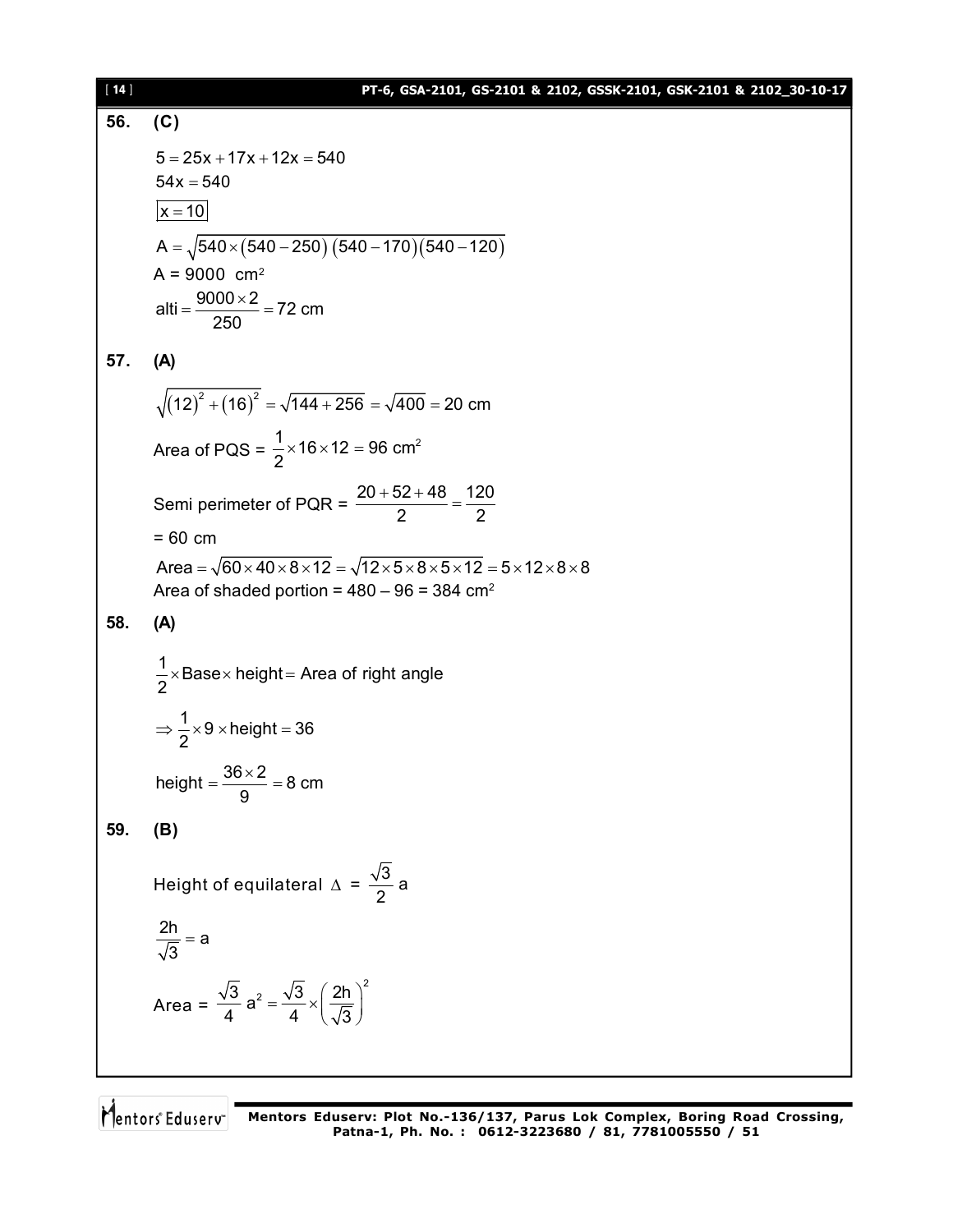**PT-6, GSA-2101, GS-2101 & 2102, GSSK-2101, GSK-2101 & 2102\_30-10-17** [ **15** ]

$$
= \frac{\sqrt{3}}{4} \times \frac{2 \times 9}{\sqrt{3}} \times \frac{2 \times 9}{\sqrt{3}}
$$

$$
= \frac{81}{\sqrt{3}} = 46.76
$$
 cm<sup>2</sup>

#### **60. (A)**

 $S = 15$ Area of  $\triangle$  ABD  $= \sqrt{15 \times 7 \times 6 \times 2}$  $=$   $\sqrt{3} \times 5 \times 7 \times 3 \times 2 \times 2 = 2 \times 3 \sqrt{35} = 6 \sqrt{35} = 35.496$  m<sup>2</sup> Area of  $\triangle$  BCD =  $\frac{1}{2} \times 12 \times 5 = 30$  m<sup>2</sup> 2  $\triangle$  BCD =  $\frac{1}{6} \times 12 \times 5 = 3$ Area of  $\Box$ ABCD = 30 + 35.49  $= 65.49 \text{ m}^2$  $\approx 65.50 \text{ m}^2$ 

#### **BIOLOGY**

- **61. (D)**
- **62. (A)**
- **63. (B)**
- **64. (C)**
- **65. (C)**
- **66. (C)**

Euglenoids shows autotrophic mode of nutrition in the presence of sun-light where as heterotrophic mode of nutrition in the absence of sun-light.

- **67. (B)**
- **68. (D)**
- **69. (C)**
- **70. (A)**
- **71. (B)**
- **72. (B)**